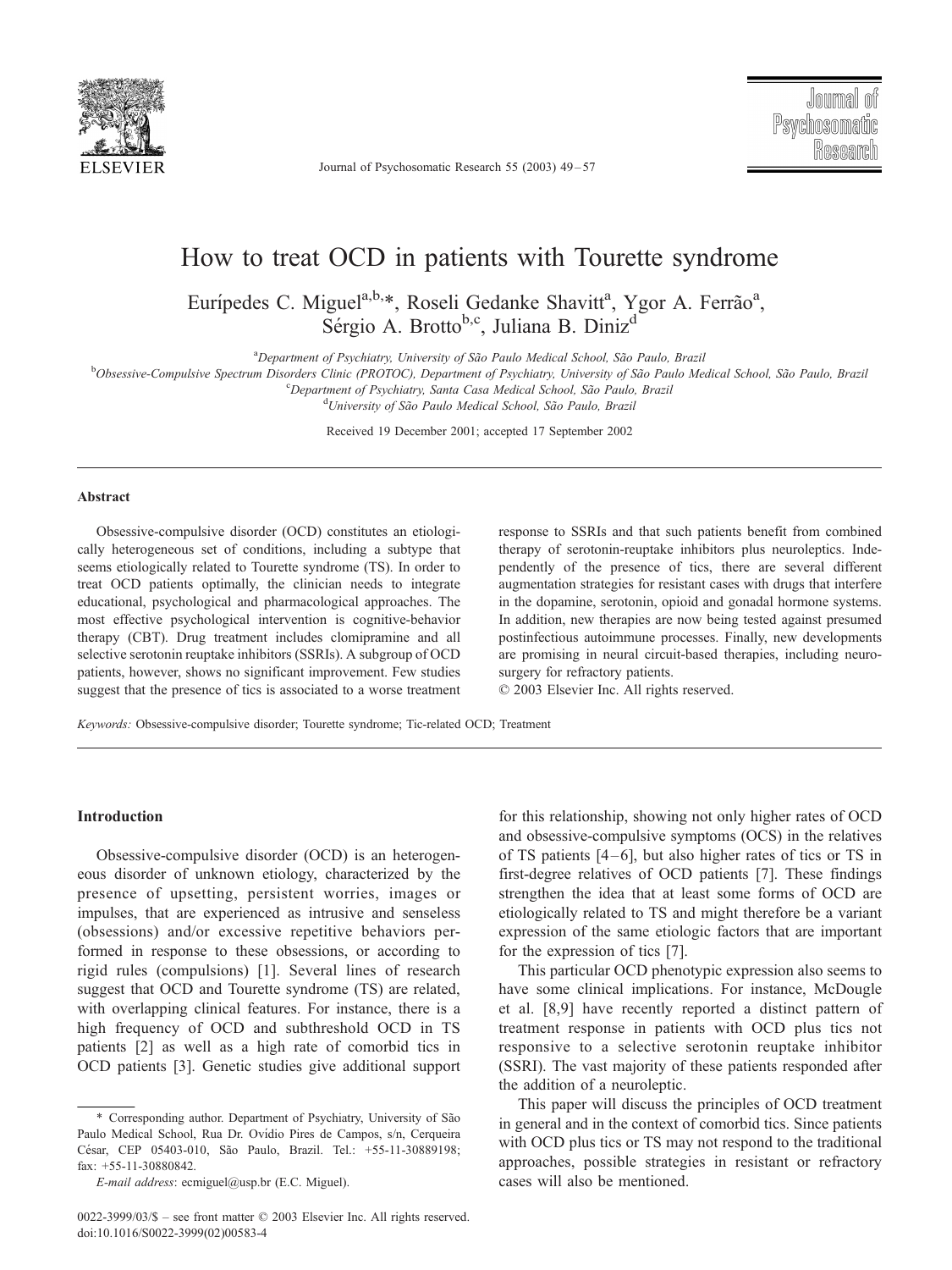# General principles of OCD treatment

OCD is usually a chronic and disabling disorder. Often, patients hide their symptoms and feel guilty about performing their compulsions. Our current treatments, most of the time, only alleviate the symptoms but do not cure. Therefore, any treatment should include psychosocial interventions, including an important investment in education. Since family members frequently engage in the patient's rituals, which might be associated with a poorer outcome, family intervention should also be considered [10]. Family and patient organizations can help greatly in the task of providing education and support groups to OCD patients and family members.

Cognitive-behavior therapy (CBT) is the psychological treatment of choice [11], mainly through the techniques of exposure and response prevention (ERP). During exposure the patient is placed in contact with feared objects or situations in order to elicit anxiety or distress. Response prevention consists in not allowing the patient to engage in any rituals or other anxiety reducing behaviors in response to exposure. With repetitive ERP, anxiety decreases through the process of physiologic habituation. SSRIs are the first line pharmacological treatment for OCD [12]. However, because some patients do not respond to SSRIs monotherapy, various augmentation strategies are currently recommended. Other somatic approaches such as immunologic treatments and neural-circuit-based therapies  $[13-15]$  have been developed more recently. These treatment strategies will be discussed bellow.

### Psychological approach

### Cognitive-behavioral therapy

Behavior therapy includes various techniques. The most widely used is ERP, with the addition of cognitive therapy when necessary. This technique has a success rate in OCD ranging from  $60\%$  to  $85\%$  [16-18]; however, compliance rate is only about 50%. It must be noted that, for some patients, ERP corrects their thoughts or belief distortions only modestly [19]. One study suggests that group behavior therapy may also be effective for OCD, and it has the advantage of being less costly [20]. The cognitive approach can, then, be very helpful in managing overestimation of danger and overvalued ideas, pathological doubting, family and interpersonal problems resulting from OCD, or when the patient is too anxious to engage in behavior therapy [21].

The technique of habit-reversal training may be auspicious for patients with OCD and TS whose repetitive behaviors are triggered by sensory phenomena [22]. Through this technique, the subject learns to identify the urge preceding the behavior and to produce a physical response opposite to the tic or compulsion, which should be socially inconspicuous and compatible with normal activity [23].

Traditional psychodynamic psychotherapy does not seem to be effective in treating OCD symptoms, but may be helpful in promoting a better understanding and management of the patient's condition and its impact on various aspects of their lives. It may be of help to patients with obsessive-compulsive personality disorder [24].

# Drug treatment

Agents with initial actions on 5-HT systems, particularly the serotonin reuptake inhibitors (SRIs), have shown the greatest clinical effects in OCD. Today, a number of placebo-controlled studies have demonstrated the efficacy of clomipramine [25] and eventually all SSRIs in the treatment of OCD, such as fluvoxamine [26,27], sertraline [28,29], fluoxetine [30,31], paroxetine [32] and citalopram [33] (Table 1). The therapeutic effects of SRIs in OCD are in marked contrast to those of non-SRI antidepressants, such as norepinephrine uptake inhibitors (e.g., nortriptilyne and desipramine), which are not effective [34].

Although meta-analytic studies [12,35] support the superiority of clomipramine over the SSRIs, head to head comparisons developed so far have not confirmed these results [36 – 40]. Therefore, considering their better side effect profile, the SSRIs should be the first choice in the treatment of OCD, independently of the presence of tics or TS (see Table 1). Monoamine oxidase inhibitors may be effective in some cases of OCD, but due to their dietary restrictions, should be considered only for severe resistant cases [41,42].

#### Tics and treatment response in OCD

Although treatment with SSRIs is effective for most patients with OCD, few patients become totally asymptomatic and about  $30-40\%$  show no significant improvement after adequate trials with such treatments [43,44]. These findings generated several studies looking for predictors of treatment response. In Table 2, we summarize some of these results.

| Table 1                                                                |  |  |  |  |  |  |
|------------------------------------------------------------------------|--|--|--|--|--|--|
| Effective drugs for OCD in patients with TS (best studied, first line) |  |  |  |  |  |  |

|                     | Daily doses (mg)  |                   |                  |  |  |  |  |
|---------------------|-------------------|-------------------|------------------|--|--|--|--|
| Drug                | Usual<br>starting | Average<br>target | Usual<br>maximum |  |  |  |  |
| Clomipramine [25]   | $25 - 50$         | 200               | 250              |  |  |  |  |
| Fluoxetine [30,31]  | 20                | $40 - 60$         | 80               |  |  |  |  |
| Fluvoxamine [26,27] | 50                | 200               | 300              |  |  |  |  |
| Sertraline [28,29]  | 50                | 150               | 225              |  |  |  |  |
| Paroxetine [32]     | 20                | 50                | 60               |  |  |  |  |
| Citalopram [33]     | 20                | 40                | 60               |  |  |  |  |